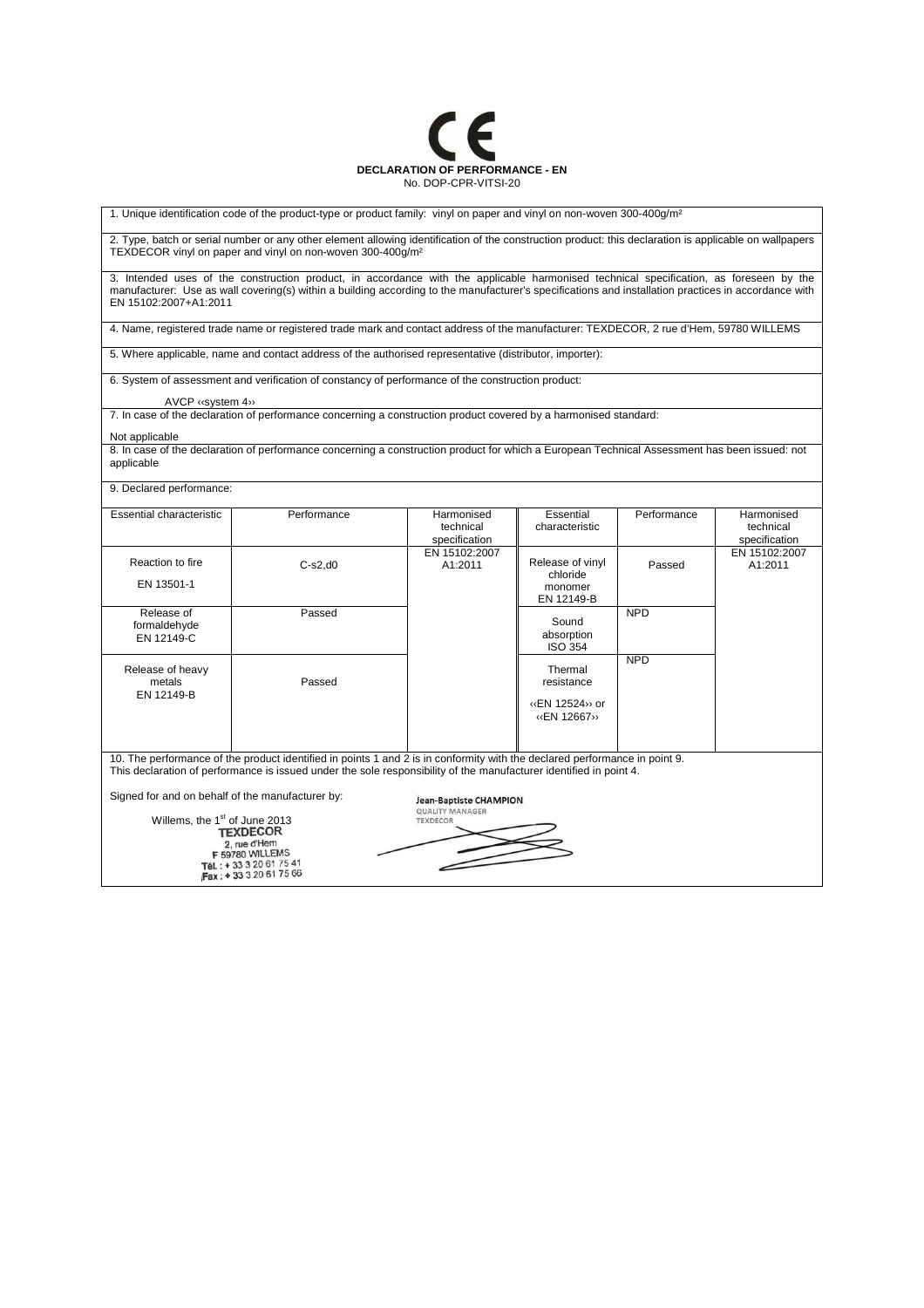

| 1. Code d'identification unique du produit type: vinyle sur papier et vinyle sur intissé 300-400g/m <sup>2</sup>                                                                                                                                 |                                                                                                                                                                                                                                                                                                                                                                    |                                             |                                  |              |                                             |  |  |  |
|--------------------------------------------------------------------------------------------------------------------------------------------------------------------------------------------------------------------------------------------------|--------------------------------------------------------------------------------------------------------------------------------------------------------------------------------------------------------------------------------------------------------------------------------------------------------------------------------------------------------------------|---------------------------------------------|----------------------------------|--------------|---------------------------------------------|--|--|--|
| 2. Numéro de type, de lot ou de série ou tout autre élément permettant l'identification du produit de construction : cette déclaration s'applique aux<br>papiers peints TEXDECOR vinyle sur papier et vinyle sur intissé 300-400q/m <sup>2</sup> |                                                                                                                                                                                                                                                                                                                                                                    |                                             |                                  |              |                                             |  |  |  |
|                                                                                                                                                                                                                                                  | 3. Usage ou usages prévus du produit de construction, conformément à la spécification technique harmonisée applicable, comme prévu par le<br>fabricant: Le(s) produit(s) est(sont) prévu(s) pour l'usage comme revêtement mural dans un bâtiment suivant les spécifications et les pratiques en<br>matière d'installation du fabricant selon EN 15102:2007+A1:2011 |                                             |                                  |              |                                             |  |  |  |
|                                                                                                                                                                                                                                                  | 4. Nom, raison sociale ou marque déposée et adresse de contact du fabricant : TEXDECOR, 2 rue d'Hem, 59780 WILLEMS                                                                                                                                                                                                                                                 |                                             |                                  |              |                                             |  |  |  |
|                                                                                                                                                                                                                                                  | 5. Le cas échéant, nom et adresse de contact du mandataire (distributeur, importateur):                                                                                                                                                                                                                                                                            |                                             |                                  |              |                                             |  |  |  |
|                                                                                                                                                                                                                                                  | 6. Le ou les systèmes d'évaluation et de vérification de la constance des performances du produit de construction:                                                                                                                                                                                                                                                 |                                             |                                  |              |                                             |  |  |  |
| AVCP système 4                                                                                                                                                                                                                                   |                                                                                                                                                                                                                                                                                                                                                                    |                                             |                                  |              |                                             |  |  |  |
| Non applicable                                                                                                                                                                                                                                   | 7. Dans le cas de la déclaration des performances concernant un produit de construction couvert par une norme harmonisée:                                                                                                                                                                                                                                          |                                             |                                  |              |                                             |  |  |  |
| délivrée: non applicable                                                                                                                                                                                                                         | 8. Dans le cas de la déclaration des performances concernant un produit de construction pour lequel une évaluation technique européenne a été                                                                                                                                                                                                                      |                                             |                                  |              |                                             |  |  |  |
| 9. Performances déclarées:                                                                                                                                                                                                                       |                                                                                                                                                                                                                                                                                                                                                                    |                                             |                                  |              |                                             |  |  |  |
| Caractéristiques<br>essentielles                                                                                                                                                                                                                 | Performances                                                                                                                                                                                                                                                                                                                                                       | Spécifications<br>techniques<br>harmonisées | Caractéristiques<br>essentielles | Performances | Spécifications<br>techniques<br>harmonisées |  |  |  |
| Réaction au feu                                                                                                                                                                                                                                  | $C-s2,d0$                                                                                                                                                                                                                                                                                                                                                          | EN 15102:2007<br>A1:2011                    | Teneur en<br>chlorure de         | Passed       | EN 15102:2007<br>A1:2011                    |  |  |  |
| EN 13501-1                                                                                                                                                                                                                                       |                                                                                                                                                                                                                                                                                                                                                                    |                                             | vinyle monomère                  |              |                                             |  |  |  |
| Dégagement de                                                                                                                                                                                                                                    | Passed                                                                                                                                                                                                                                                                                                                                                             |                                             | EN 12149-B<br>absorption         | <b>NPD</b>   |                                             |  |  |  |
| formaldéhyde                                                                                                                                                                                                                                     |                                                                                                                                                                                                                                                                                                                                                                    |                                             | acoustique                       |              |                                             |  |  |  |
| EN 12149-C                                                                                                                                                                                                                                       |                                                                                                                                                                                                                                                                                                                                                                    |                                             | <b>ISO 354</b>                   |              |                                             |  |  |  |
| Migration de métaux<br>lourds                                                                                                                                                                                                                    |                                                                                                                                                                                                                                                                                                                                                                    |                                             | Résistance<br>thermique          |              |                                             |  |  |  |
|                                                                                                                                                                                                                                                  | Passed                                                                                                                                                                                                                                                                                                                                                             |                                             |                                  |              |                                             |  |  |  |
| EN 12149-B                                                                                                                                                                                                                                       |                                                                                                                                                                                                                                                                                                                                                                    |                                             | «EN 12524» or<br>«EN 12667»      | <b>NPD</b>   |                                             |  |  |  |
| 10. Les performances du produit identifié aux points 1 et 2 sont conformes aux performances déclarées indiquées au point 9.                                                                                                                      |                                                                                                                                                                                                                                                                                                                                                                    |                                             |                                  |              |                                             |  |  |  |
| La présente déclaration des performances est établie sous la seule responsabilité du fabricant identifié au point 4.                                                                                                                             |                                                                                                                                                                                                                                                                                                                                                                    |                                             |                                  |              |                                             |  |  |  |
| <b>Jean-Baptiste CHAMPION</b><br>Signé pour le fabricant et en son nom par:<br><b>QUALITY MANAGER</b><br><b>TEXDECOR</b>                                                                                                                         |                                                                                                                                                                                                                                                                                                                                                                    |                                             |                                  |              |                                             |  |  |  |
| <b>TEXDECOR</b><br>2, rue d'Hem<br>Willems, le 1er Juin 2013<br>F 59780 WILLEMS                                                                                                                                                                  |                                                                                                                                                                                                                                                                                                                                                                    |                                             |                                  |              |                                             |  |  |  |
| Tél.: +33320617541<br>Fax: +33320617566                                                                                                                                                                                                          |                                                                                                                                                                                                                                                                                                                                                                    |                                             |                                  |              |                                             |  |  |  |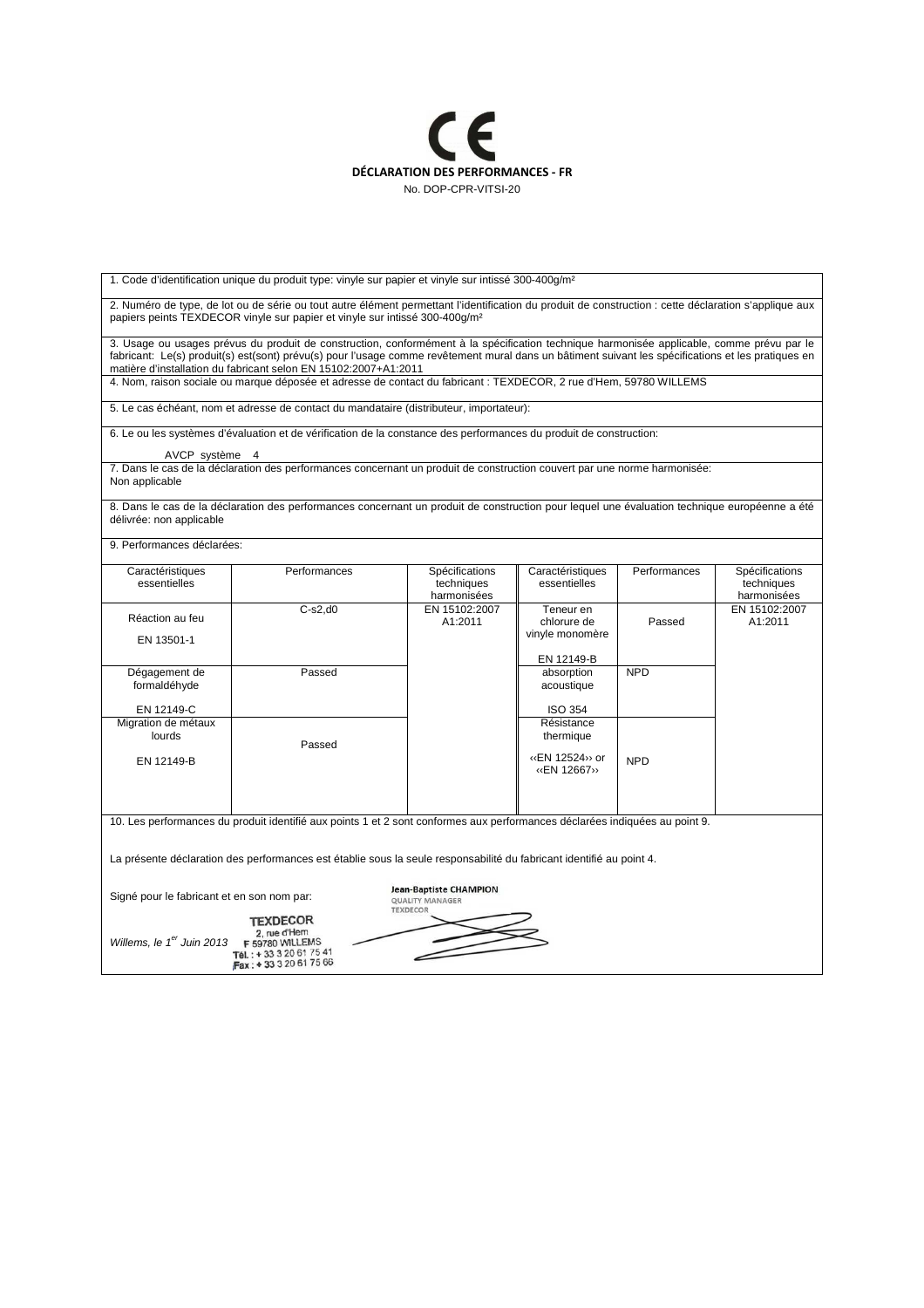

| 1. Código de identificación único del producto tipo: vinilo sobre papel y vinilo sobre no tejido 300-400 g/m <sup>2</sup>                                                                                                                                                                                                                                                              |                                                                                                                                                  |                                             |                                                      |             |                                             |  |  |
|----------------------------------------------------------------------------------------------------------------------------------------------------------------------------------------------------------------------------------------------------------------------------------------------------------------------------------------------------------------------------------------|--------------------------------------------------------------------------------------------------------------------------------------------------|---------------------------------------------|------------------------------------------------------|-------------|---------------------------------------------|--|--|
| 2. Número de tipo, de lote o de serie o cualquier otro elemento que permita identificar el producto de construcción: esta declaración de aplica a<br>los papeles pintados TEXDECOR vinilo sobre papel y vinilo sobre no tejido 300-400 q/m <sup>2</sup>                                                                                                                                |                                                                                                                                                  |                                             |                                                      |             |                                             |  |  |
| 3. Uso o usos previstos del producto de construcción, en conformidad con la especificación técnica armonizada aplicable, según lo previsto por el<br>fabricante. El/los producto(s) está(n) previsto(s) para su uso como revestimiento mural en un edificio respetando las especificaciones y las<br>prácticas del fabricante en materia de instalación según la EN 15102:2007+A1:2011 |                                                                                                                                                  |                                             |                                                      |             |                                             |  |  |
|                                                                                                                                                                                                                                                                                                                                                                                        | 4. Nombre, razón social o marca registrada y dirección de contacto del fabricante: TEXDECOR, 2 rue d'Hem, 59780 WILLEMS                          |                                             |                                                      |             |                                             |  |  |
| 5. En su caso, nombre y dirección de contacto del mandatario (distribuidor, importador):                                                                                                                                                                                                                                                                                               |                                                                                                                                                  |                                             |                                                      |             |                                             |  |  |
|                                                                                                                                                                                                                                                                                                                                                                                        | 6. El o los sistemas de evaluación y de comprobación de la constancia del rendimiento del producto de construcción:                              |                                             |                                                      |             |                                             |  |  |
| AVPC Sistema 4                                                                                                                                                                                                                                                                                                                                                                         |                                                                                                                                                  |                                             |                                                      |             |                                             |  |  |
| Certificación del producto notificado: no aplicable                                                                                                                                                                                                                                                                                                                                    | 7. En el caso de la declaración de rendimiento relativa a un producto de construcción cubierto por una norma armonizada:                         |                                             |                                                      |             |                                             |  |  |
| no aplicable                                                                                                                                                                                                                                                                                                                                                                           | 8. En el caso de la declaración de rendimiento relativa a un producto de construcción para el cual se ha emitido una evaluación técnica europea: |                                             |                                                      |             |                                             |  |  |
| 9. Rendimiento declarado:                                                                                                                                                                                                                                                                                                                                                              |                                                                                                                                                  |                                             |                                                      |             |                                             |  |  |
| Características<br>esenciales                                                                                                                                                                                                                                                                                                                                                          | Rendimiento                                                                                                                                      | Especificaciones<br>técnicas<br>armonizadas | Características<br>esenciales                        | Rendimiento | Especificaciones<br>técnicas<br>armonizadas |  |  |
| Reacción ante el fuego<br>EN 13501-1                                                                                                                                                                                                                                                                                                                                                   | $C-s2,d0$                                                                                                                                        | EN 15102:2007<br>A1:2011                    | Contenido en<br>cloruro de vinilo<br>monómero        | Passed      | EN 15102:2007<br>A1:2011                    |  |  |
| Emanación de<br>formaldehido                                                                                                                                                                                                                                                                                                                                                           | Passed                                                                                                                                           |                                             | EN 12149-B<br>absorción<br>acústica                  | <b>NPD</b>  |                                             |  |  |
| EN 12149-C                                                                                                                                                                                                                                                                                                                                                                             |                                                                                                                                                  |                                             | <b>ISO 354</b>                                       |             |                                             |  |  |
| Migración de metales<br>pesados<br>EN 12149-B                                                                                                                                                                                                                                                                                                                                          | Passed                                                                                                                                           |                                             | Resistencia<br>termal<br>«EN 12524» or<br>«EN 12667» | <b>NPD</b>  |                                             |  |  |
| 10. El rendimiento del producto identificado en los puntos 1 y 2 es conforme al rendimiento declarado indicado en el punto 9.                                                                                                                                                                                                                                                          |                                                                                                                                                  |                                             |                                                      |             |                                             |  |  |
| La presente declaración de rendimiento ha sido establecida bajo la responsabilidad exclusiva del fabricante identificado en el punto 4.                                                                                                                                                                                                                                                |                                                                                                                                                  |                                             |                                                      |             |                                             |  |  |
| Firmado en nombre del fabricante por:<br><b>Jean-Baptiste CHAMPION</b><br><b>QUALITY MANAGER</b>                                                                                                                                                                                                                                                                                       |                                                                                                                                                  |                                             |                                                      |             |                                             |  |  |
| <b>TEXDECOR</b><br><b>TEXDECOR</b><br>Willems, 1 de junio de 2013<br>2. rue d'Hem<br>F 59780 WILLEMS<br>Tél.: +33 3 20 61 75 41<br>Fax: +33320617566                                                                                                                                                                                                                                   |                                                                                                                                                  |                                             |                                                      |             |                                             |  |  |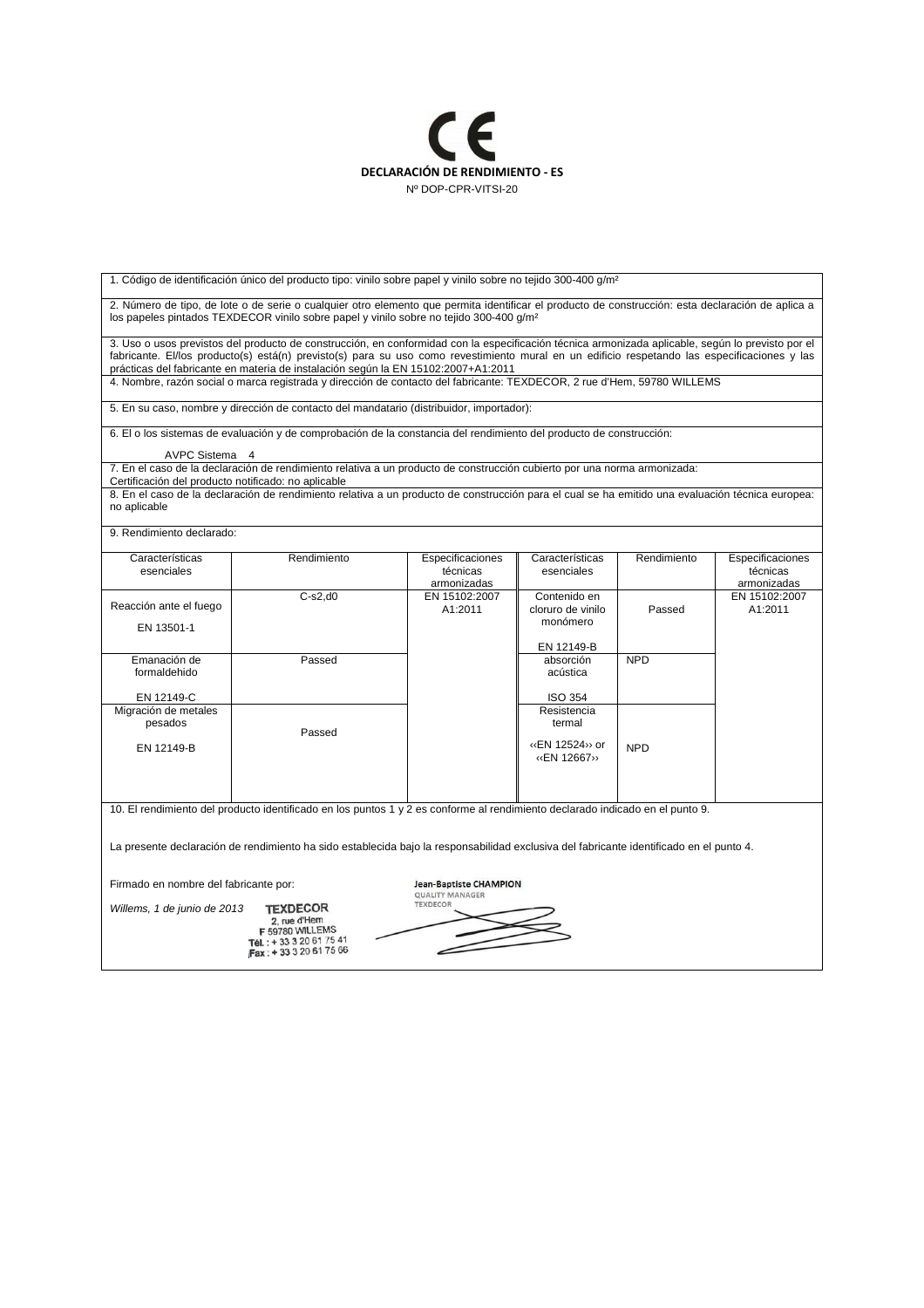

1. Unique identification code of the product-type or product family: vinyl on non-woven 350-400g/m<sup>2</sup>

2. Type, batch or serial number or any other element allowing identification of the construction product: this declaration is applicable on wallpapers TEXDECOR vinyl on non-woven 350-380g/m²

3. Intended uses of the construction product, in accordance with the applicable harmonised technical specification, as foreseen by the manufacturer: Use as wall covering(s) within a building according to the manufacturer's specifications and installation practices in accordance with EN 15102:2007+A1:2011

4. Name, registered trade name or registered trade mark and contact address of the manufacturer: TEXDECOR, 2 rue d'Hem, 59780 WILLEMS

5. Where applicable, name and contact address of the authorised representative (distributor, importer):

6. System of assessment and verification of constancy of performance of the construction product:

AVCP ‹‹system 3››

7. In case of the declaration of performance concerning a construction product covered by a harmonised standard:

## Not applicable

8. In case of the declaration of performance concerning a construction product for which a European Technical Assessment has been issued: not applicable

9. Declared performance:

| <b>Essential characteristic</b>                                                                                            | Performance | Harmonised    | Essential        | Performance | Harmonised    |  |
|----------------------------------------------------------------------------------------------------------------------------|-------------|---------------|------------------|-------------|---------------|--|
|                                                                                                                            |             | technical     | characteristic   |             | technical     |  |
|                                                                                                                            |             | specification |                  |             | specification |  |
|                                                                                                                            | $B-s2,d0$   | EN 15102:2007 |                  |             | EN 15102:2007 |  |
| Reaction to fire                                                                                                           |             | A1:2011       | Release of vinyl | Passed      | A1:2011       |  |
|                                                                                                                            |             |               | chloride         |             |               |  |
| EN 13501-1                                                                                                                 |             |               | monomer          |             |               |  |
|                                                                                                                            |             |               | EN 12149-B       |             |               |  |
| Release of                                                                                                                 | Passed      |               |                  | <b>NPD</b>  |               |  |
| formaldehyde                                                                                                               |             |               | Sound            |             |               |  |
| EN 12149-C                                                                                                                 |             |               | absorption       |             |               |  |
|                                                                                                                            |             |               | <b>ISO 354</b>   |             |               |  |
|                                                                                                                            |             |               |                  | <b>NPD</b>  |               |  |
| Release of heavy                                                                                                           |             |               | Thermal          |             |               |  |
| metals                                                                                                                     | Passed      |               | resistance       |             |               |  |
| EN 12149-B                                                                                                                 |             |               | (EN 12524) or    |             |               |  |
|                                                                                                                            |             |               | «EN 12667»       |             |               |  |
|                                                                                                                            |             |               |                  |             |               |  |
|                                                                                                                            |             |               |                  |             |               |  |
|                                                                                                                            |             |               |                  |             |               |  |
| 10. The performance of the product identified in points 1 and 2 is in conformity with the declared performance in point 9. |             |               |                  |             |               |  |

This declaration of performance is issued under the sole responsibility of the manufacturer identified in point 4.

Signed for and on behalf of the manufacturer by:

**TEXDECOR** Willems, the  $1<sup>st</sup>$  of June 2013 2, rue d'Hem

F 59780 WILLEMS<br>Tél.: + 33 3 20 61 75 41<br>Fax: + 33 3 20 61 75 66

|                 |                        | <b>Jean-Baptiste CHAMPION</b> |  |
|-----------------|------------------------|-------------------------------|--|
|                 | <b>QUALITY MANAGER</b> |                               |  |
| <b>TEXDECOR</b> |                        |                               |  |
|                 |                        |                               |  |
|                 |                        |                               |  |
|                 |                        |                               |  |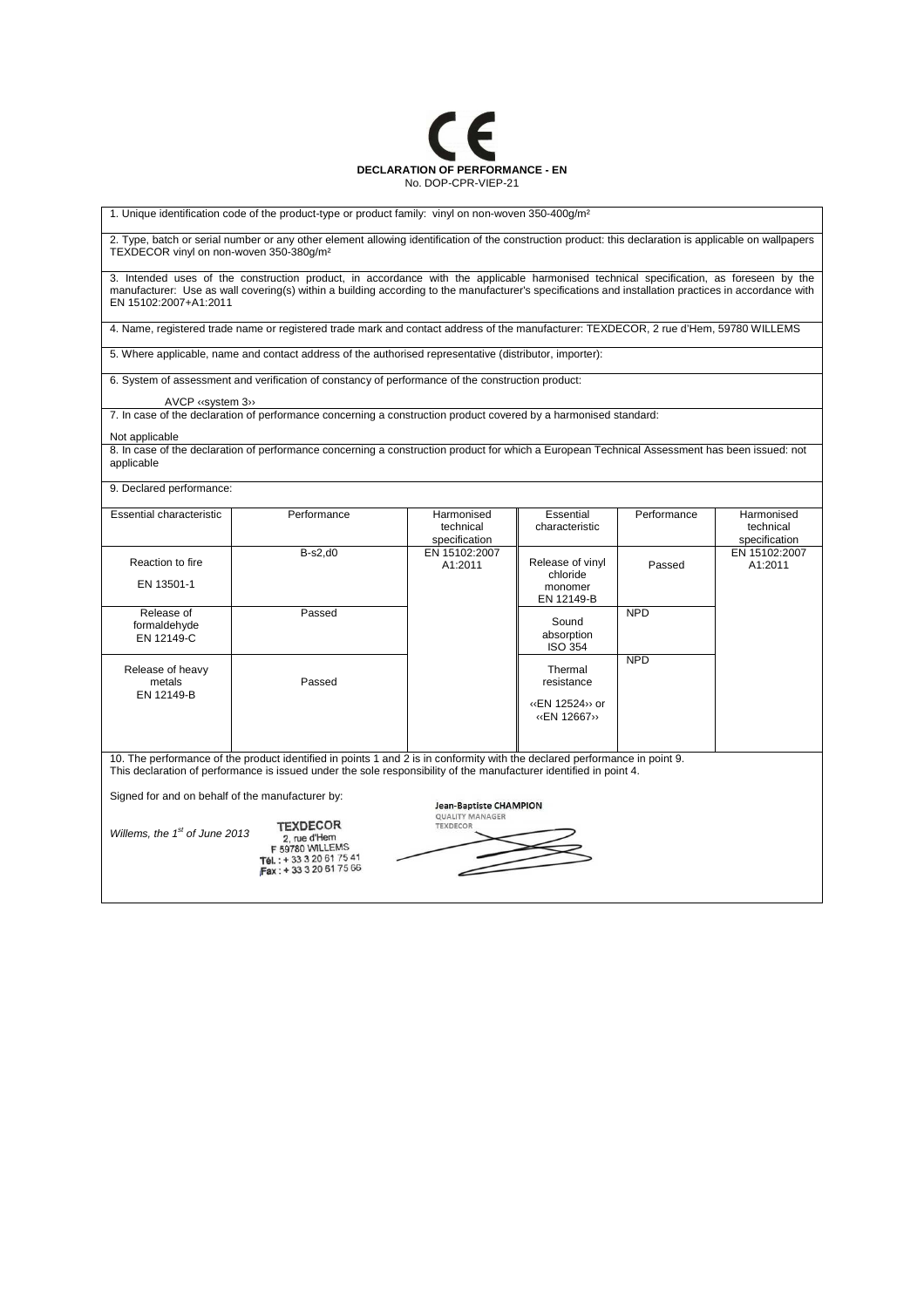

1. Code d'identification unique du produit type: vinyle sur intissé 350-400g/m²

2. Numéro de type, de lot ou de série ou tout autre élément permettant l'identification du produit de construction : cette déclaration s'applique aux papiers peints TEXDECOR vinyle sur intissé 350-380g/m²

3. Usage ou usages prévus du produit de construction, conformément à la spécification technique harmonisée applicable, comme prévu par le fabricant: Le(s) produit(s) est(sont) prévu(s) pour l'usage comme revêtement mural dans un bâtiment suivant les spécifications et les pratiques en matière d'installation du fabricant selon EN 15102:2007+A1:2011

4. Nom, raison sociale ou marque déposée et adresse de contact du fabricant : TEXDECOR, 2 rue d'Hem, 59780 WILLEMS

5. Le cas échéant, nom et adresse de contact du mandataire (distributeur, importateur):

6. Le ou les systèmes d'évaluation et de vérification de la constance des performances du produit de construction:

AVCP système

7. Dans le cas de la déclaration des performances concernant un produit de construction couvert par une norme harmonisée: Non applicable

8. Dans le cas de la déclaration des performances concernant un produit de construction pour lequel une évaluation technique européenne a été délivrée: non applicable

9. Performances déclarées:

| Caractéristiques    | Performances | Spécifications | Caractéristiques | Performances | Spécifications |
|---------------------|--------------|----------------|------------------|--------------|----------------|
| essentielles        |              | techniques     | essentielles     |              | techniques     |
|                     |              | harmonisées    |                  |              | harmonisées    |
|                     | $B-s2,d0$    | EN 15102:2007  | Teneur en        |              | EN 15102:2007  |
| Réaction au feu     |              | A1:2011        | chlorure de      | Passed       | A1:2011        |
|                     |              |                | vinyle monomère  |              |                |
| EN 13501-1          |              |                |                  |              |                |
|                     |              |                | EN 12149-B       |              |                |
|                     |              |                |                  |              |                |
| Dégagement de       | Passed       |                | absorption       | <b>NPD</b>   |                |
| formaldéhyde        |              |                | acoustique       |              |                |
|                     |              |                |                  |              |                |
| EN 12149-C          |              |                | <b>ISO 354</b>   |              |                |
| Migration de métaux |              |                | Résistance       |              |                |
| lourds              |              |                | thermique        |              |                |
|                     | Passed       |                |                  |              |                |
| EN 12149-B          |              |                | «EN 12524» or    | <b>NPD</b>   |                |
|                     |              |                | «EN 12667»       |              |                |
|                     |              |                |                  |              |                |
|                     |              |                |                  |              |                |
|                     |              |                |                  |              |                |
|                     |              |                |                  |              |                |

10. Les performances du produit identifié aux points 1 et 2 sont conformes aux performances déclarées indiquées au point 9.

La présente déclaration des performances est établie sous la seule responsabilité du fabricant identifié au point 4.

Signé pour le fabricant et en son nom par:

**TEXDECOR** 

Willems, le 1<sup>er</sup> Juin 2013 **TEXDECOR**<br>
2, rue d'Hem<br> **F 69780 WILLEMS**<br> **F 69780 WILLEMS**<br> **F 68.:** + 33 3 20 61 75 41<br> **Fax:** + 33 3 20 61 75 66

Jean-Baptiste CHAMPION **QUALITY MANAGER** TEXDECOR  $\iff$